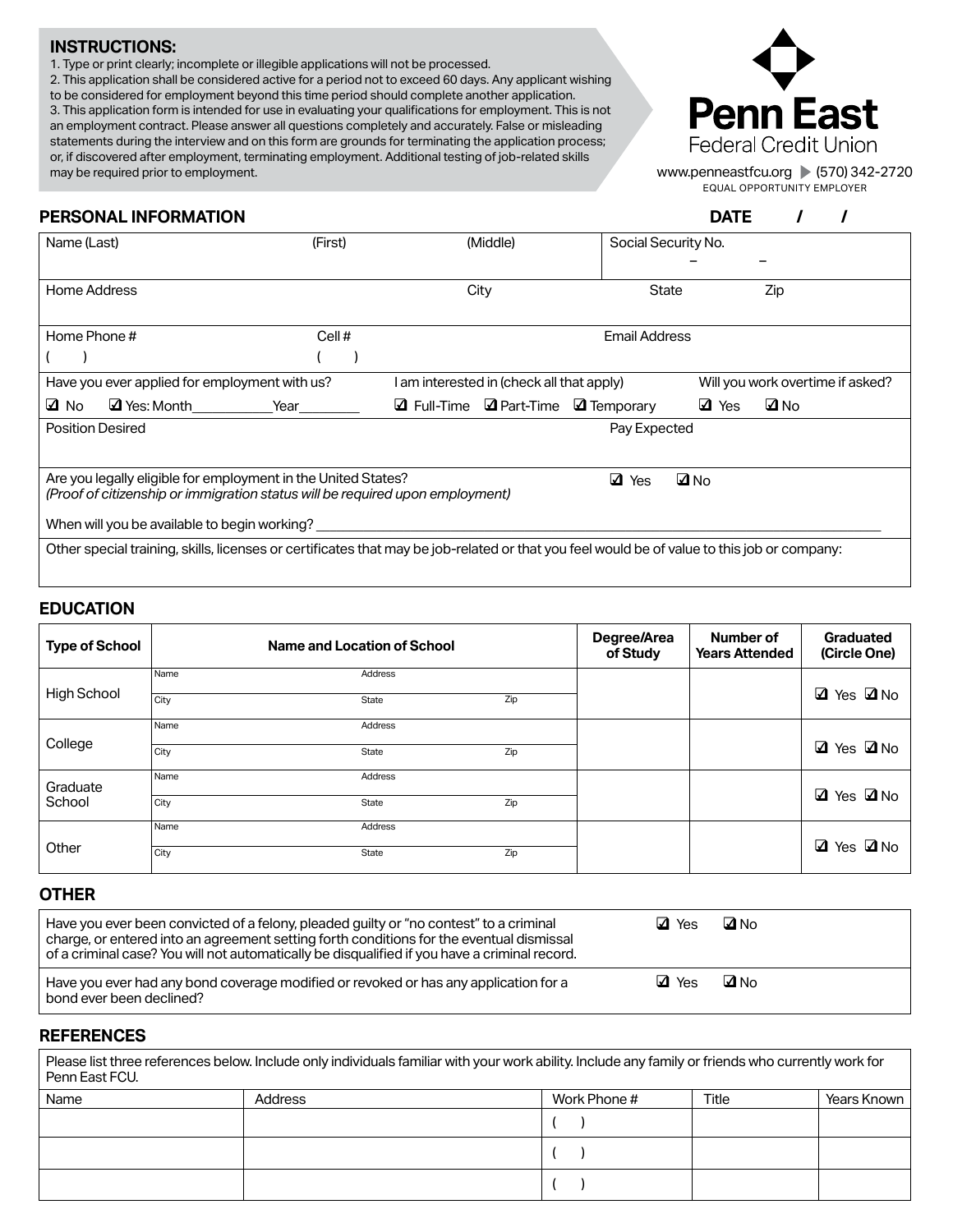### **EMPLOYMENT HISTORY**

| Please give accurate, complete full-time & part-time employment record. Start with your present or most recent employer. Your application<br>will not be considered unless every question in this section is answered.<br>Past employer?<br>No/Why?<br>May we contact your present employer?<br>Yes<br><b>No</b><br>Yes |                              |                                               |               |                     |
|-------------------------------------------------------------------------------------------------------------------------------------------------------------------------------------------------------------------------------------------------------------------------------------------------------------------------|------------------------------|-----------------------------------------------|---------------|---------------------|
| <b>Dates</b>                                                                                                                                                                                                                                                                                                            | Name and Address of Employer | <b>Position Held and</b><br><b>Supervisor</b> | <b>Salary</b> | <b>Major Duties</b> |
| From:                                                                                                                                                                                                                                                                                                                   | Name                         | Your Job Title                                | Starting      |                     |
| mo.<br>yr.<br>To:                                                                                                                                                                                                                                                                                                       | <b>Address</b><br>City       | Supervisor                                    | Final         | Reason for Leaving  |
| yr.<br>mo.                                                                                                                                                                                                                                                                                                              | <b>State</b><br>Phone        |                                               |               |                     |
| <b>Dates</b>                                                                                                                                                                                                                                                                                                            | Name and Address of Employer | <b>Position Held and</b><br><b>Supervisor</b> | <b>Salary</b> | <b>Major Duties</b> |
| From:                                                                                                                                                                                                                                                                                                                   | Name                         | Your Job Title                                | Starting      |                     |
| mo.<br>yr.<br>To:                                                                                                                                                                                                                                                                                                       | <b>Address</b><br>City       | Supervisor                                    | Final         | Reason for Leaving  |
| mo.<br>yr.                                                                                                                                                                                                                                                                                                              | <b>State</b><br>Phone        | $\lambda$                                     |               |                     |
| <b>Dates</b>                                                                                                                                                                                                                                                                                                            | Name and Address of Employer | <b>Position Held and</b><br><b>Supervisor</b> | <b>Salary</b> | <b>Major Duties</b> |
| From:                                                                                                                                                                                                                                                                                                                   | Name                         | Your Job Title                                |               |                     |
|                                                                                                                                                                                                                                                                                                                         |                              |                                               | Starting      |                     |
| mo.<br>yr.<br>To:                                                                                                                                                                                                                                                                                                       | <b>Address</b><br>City       |                                               |               |                     |
| yr.<br>mo.                                                                                                                                                                                                                                                                                                              | <b>State</b><br>Phone        | Supervisor                                    | Final         | Reason for Leaving  |
| <b>Dates</b>                                                                                                                                                                                                                                                                                                            | Name and Address of Employer | <b>Position Held and</b><br><b>Supervisor</b> | <b>Salary</b> | <b>Major Duties</b> |
| From:                                                                                                                                                                                                                                                                                                                   | Name                         | Your Job Title                                | Starting      |                     |
| mo.<br>yr.<br>To:                                                                                                                                                                                                                                                                                                       | <b>Address</b><br>City       | Supervisor                                    | Final         | Reason for Leaving  |

#### **ADDITIONAL COMMENTS**

Please use this box for any additional comments or information you may wish to voluntarily provide:

#### **CERTIFICATION AND RELEASE**

I hereby certify that I have a genuine interest in being hired and that all of the foregoing statements are true and correct. I agree to assume a continuing responsibility to disclose additional or new information, called for by this Employment Application, but known to me only after this Application was completed, and understand that my failure to make such a disclosure, and that falsification of any of the information given herein, on any employment form or in any interview, are grounds for immediate termination, regardless of when such failure or falsification may be discovered. I authorize this prospective employer to verify my statements and to undertake an investigation to gather and keep as much employment and non-employment information as is permitted by law, and waive any legal requirement to provide notice to me regarding reports or records given or received in accordance with this authorization. **Accordingly, all third parties (including individuals, schools, businesses, law enforcement authorities, government agencies and consumer reporting bureaus) are authorized to disclose any and all requested information to this prospective employer, and I agree to release all third parties, as well as this prospective employer and its employees, from any claims arising out of actions taken per these authorizations.** I also understand that my employment may be terminated at any time, with or without cause, without liability to me for salary, wages, or other benefits except as may have been up to date at the time of the termination of services.

SIGNATURE:\_\_\_\_\_\_\_\_\_\_\_\_\_\_\_\_\_\_\_\_\_\_\_\_\_\_\_\_\_\_\_\_\_\_\_\_\_\_\_\_\_\_\_\_\_\_\_\_\_\_\_\_\_\_\_\_\_\_\_\_\_\_\_\_\_\_\_\_\_\_\_\_\_\_\_\_\_\_\_\_\_\_\_\_\_\_\_ DATE:\_\_\_\_\_\_\_\_\_\_\_\_\_\_\_\_\_\_\_\_\_\_\_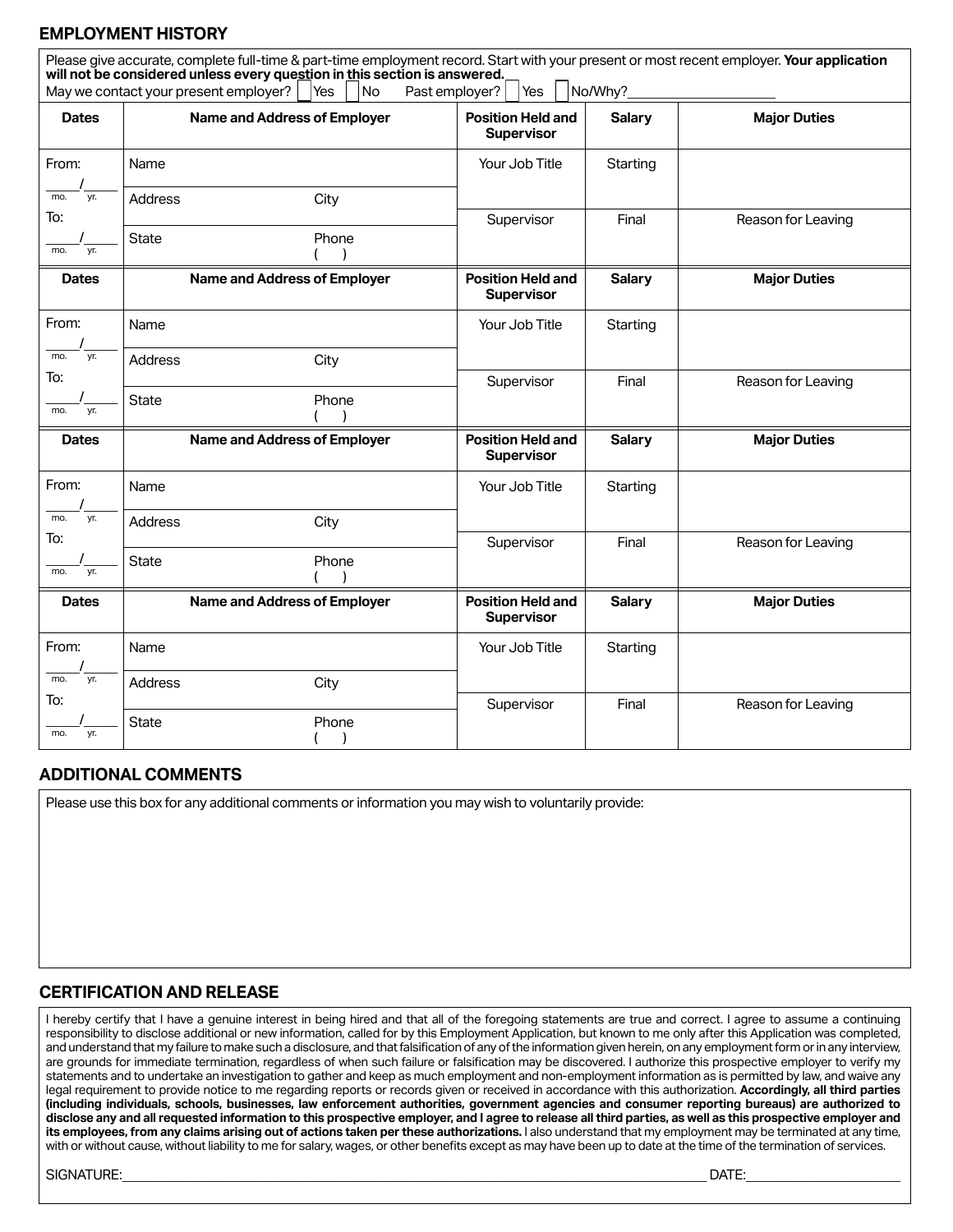# **EMPLOYMENT DISCLOSURE/AUTHORIZATION**

In connection with your application for/continued employment with Penn East FCU, on their behalf, CBY Systems Inc. will make inquiries, including but not limited to, your consumer credit history, education, professional licensing, criminal background, driving history, your personal character, abilities, work habits, residence, immigration status, general reputation, performance, experience and other qualities pertinent to your qualifications for employment, including reasons for termination of past employments. Such inquiries may include investigative consumer reports that relate to your character, general reputation, personal characteristics, or mode of living and are obtained by personal interviews with your neighbors, friends, associates, and others.

In compliance with the Fair Credit Reporting Act (FCRA), you are entitled to be informed if an offer of employment is withheld because of information obtained from CBY Systems Inc. and, in that event, upon your written request, CBY Systems Inc. will provide a copy of the consumer and/or investigative consumer reports we receive, information regarding the nature and scope of the investigation, and the FTC notice, "A Summary of Your Rights Under the Fair Credit Reporting Act." A copy of "A Summary of Your Rights Under the Fair Credit Reporting Act" is also attached to this Employment Inquiry Release.

Please complete and sign this form authorizing, without reservation, any party, including, but not limited to, employers, consumer reporting agencies, law enforcement agencies, state agencies, institutions and private information bureaus or repositories, contacted by CBY System Inc. to furnish any or all of the above mentioned information, including consumer reports and/or investigative consumer reports. Your signature allows a photocopy or fax copy of this authorization to be as valid as the original.

|                               | *DATE OF BIRTH   |
|-------------------------------|------------------|
|                               | DRIVER LICENSE # |
| STREET ADDRESS                |                  |
|                               |                  |
| MAIDEN OR OTHER NAMES USED    |                  |
| GRADUATION DATE: HIGH SCHOOL  | COLLEGE          |
| APPLICANT SIGNATURE AND DATE: |                  |

\*Date of birth is being requested only for the purposes of identification in obtaining accurate retrieval of records and it will not be used for discriminatory purposes. This template document is for informational purposes in regards to employment screening.

Revised 04/2019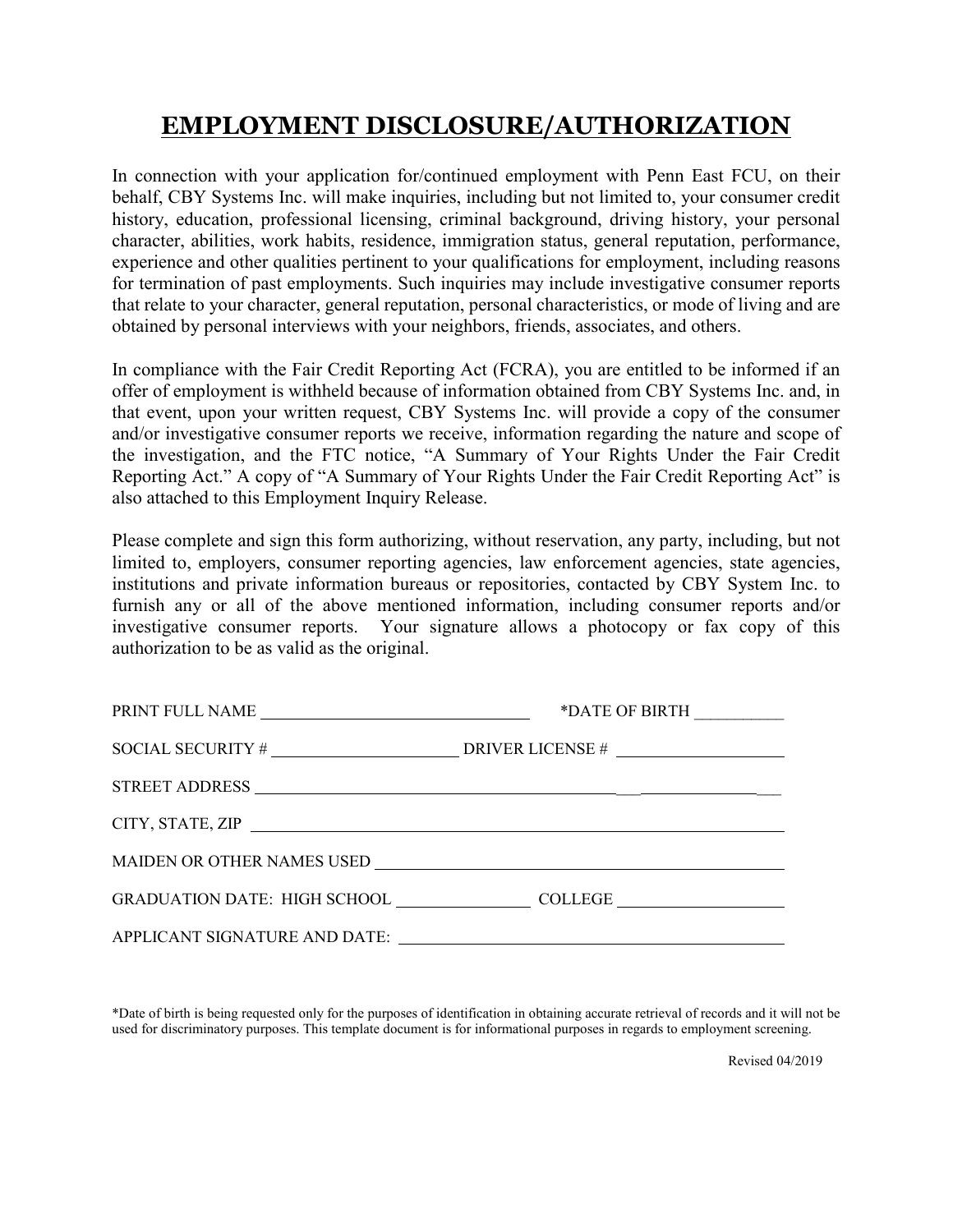*Para información en español, visite [www.consumerfinance.gov/learnmore](http://www.consumerfinance.gov/learnmore) o escribe a la Consumer Financial Protection Bureau, 1700 G Street N.W., Washington, DC 20552.*

#### **A Summary of Your Rights Under the Fair Credit Reporting Act**

The federal Fair Credit Reporting Act (FCRA) promotes the accuracy, fairness, and privacy of information in the files of consumer reporting agencies. There are many types of consumer reporting agencies, including credit bureaus and specialty agencies (such as agencies that sell information about check writing histories, medical records, and rental history records). Here is a summary of your major rights under the FCRA. **For more information, including information about additional rights, go to [www.consumerfinance.gov/learnmore](http://www.consumerfinance.gov/learnmore) or write to: Consumer Financial Protection Bureau, 1700 G Street N.W., Washington, DC 20552.**

- **You must be told if information in your file has been used against you.** Anyone who uses a credit report or another type of consumer report to deny your application for credit, insurance, or employment - or to take another adverse action against you - must tell you, and must give you the name, address, and phone number of the agency that provided the information.
- **You have the right to know what is in your file.** You may request and obtain all the information about you in the files of a consumer reporting agency (your "file disclosure"). You will be required to provide proper identification, which may include your Social Security number. In many cases, the disclosure will be free. You are entitled to a free file disclosure if:
	- a person has taken adverse action against you because of information in your credit report;
	- you are the victim of identity theft and place a fraud alert in your file;
	- your file contains inaccurate information as a result of fraud;
	- you are on public assistance;
	- you are unemployed but expect to apply for employment within 60 days.

In addition, all consumers are entitled to one free disclosure every 12 months upon request from each nationwide credit bureau and from nationwide specialty consumer reporting agencies. See [www.consumerfinance.gov/learnmore](http://www.consumerfinance.gov/learnmore) for additional information.

- **You have the right to ask for a credit score.** Credit scores are numerical summaries of your creditworthiness based on information from credit bureaus. You may request a credit score from consumer reporting agencies that create scores or distribute scores used in residential real property loans, but you will have to pay for it. In some mortgage transactions, you will receive credit score information for free from the mortgage lender.
- **You have the right to dispute incomplete or inaccurate information.** If you identify information in your file that is incomplete or inaccurate, and report it to the consumer reporting agency, the agency must investigate unless your dispute is frivolous. Se[e www.consumerfinance.gov/learnmore](http://www.consumerfinance.gov/learnmore) for an explanation of dispute procedures.
- **Consumer reporting agencies must correct or delete inaccurate, incomplete, or unverifiable information.** Inaccurate, incomplete, or unverifiable information must be removed or corrected, usually within 30 days. However, a consumer reporting agency may continue to report information it has verified as accurate.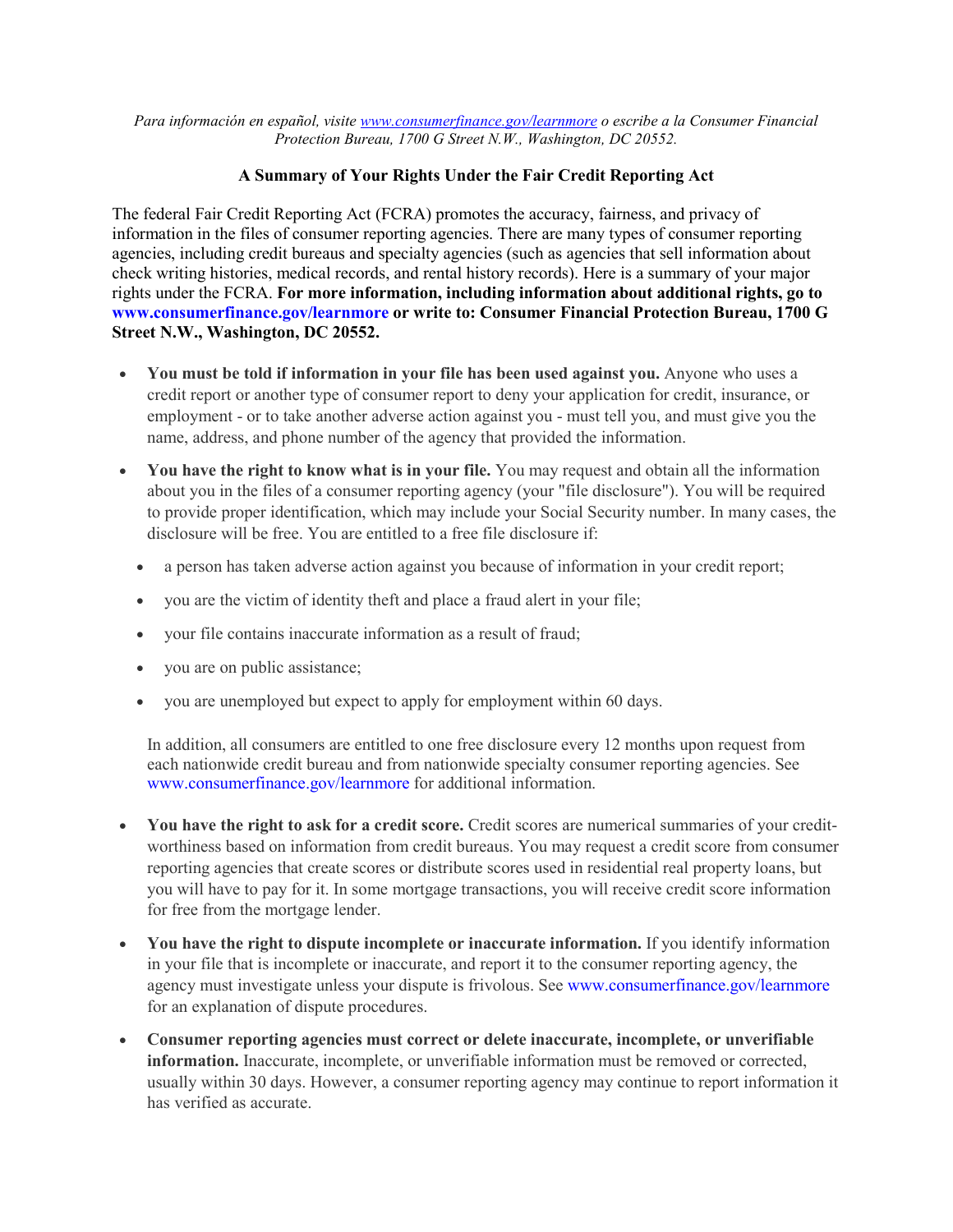- **Consumer reporting agencies may not report outdated negative information.** In most cases, a consumer reporting agency may not report negative information that is more than seven years old, or bankruptcies that are more than 10 years old.
- **Access to your file is limited.** A consumer reporting agency may provide information about you only to people with a valid need -- usually to consider an application with a creditor, insurer, employer, landlord, or other business. The FCRA specifies those with a valid need for access.
- **You must give your consent for reports to be provided to employers.** A consumer reporting agency may not give out information about you to your employer, or a potential employer, without your written consent given to the employer. Written consent generally is not required in the trucking industry. For more information, go to [www.consumerfinance.gov/learnmore.](http://www.consumerfinance.gov/learnmore)
- **You may limit "prescreened" offers of credit and insurance you get based on information in your credit report.** Unsolicited "prescreened" offers for credit and insurance must include a tollfree phone number you can call if you choose to remove your name and address from the lists these offers are based on. You may opt out with the nationwide credit bureaus at 1-888-5-OPTOUT (1- 888-567-8688).
- The following FCRA right applies with respect to nationwide Consumer Reporting Agencies

#### **CONSUMERS HAVE THE RIGHT TO OBTAIN A SECURITY FREEZE**

You have a right to place a "security freeze" on your credit report, which will prohibit a consumer reporting agency from releasing information in your credit report without your express authorization. The security freeze is designed to prevent credit, loans, and services from being approved in your name without your consent. However, you should be aware that using a security freeze to take control over who gets access to the personal and financial information in your credit report may delay, interfere with, or prohibit the timely approval of any subsequent request or application you make regarding a new loan, credit, mortgage, or any other account involving the extension of credit.

As an alternative to a security freeze, you have the right to place an initial or extended fraud alert on your credit file at no cost. An initial fraud alert is a 1-year alert that is placed on a consumer's credit file. Upon seeing a fraud alert display on a consumer's credit file, a business is required to take steps to verify the consumer's identity before extending new credit. If you are a victim of identity theft, you are entitled to an extended fraud alert, which is a fraud alert lasting 7 years.

A security freeze does not apply to a person or entity, or its affiliates, or collection agencies acting on behalf of the person or entity, with which you have an existing account that requests information in your credit report for the purposes of reviewing or collecting the account. Reviewing the account includes activities related to account maintenance, monitoring, credit line increases, and account upgrades and enhancements.

- **You may seek damages from violators.** If a consumer reporting agency, or, in some cases, a user of consumer reports or a furnisher of information to a consumer reporting agency violates the FCRA, you may be able to sue in state or federal court.
- **Identity theft victims and active duty military personnel have additional rights.** For more information, visi[t www.consumerfinance.gov/learnmore.](http://www.consumerfinance.gov/learnmore)